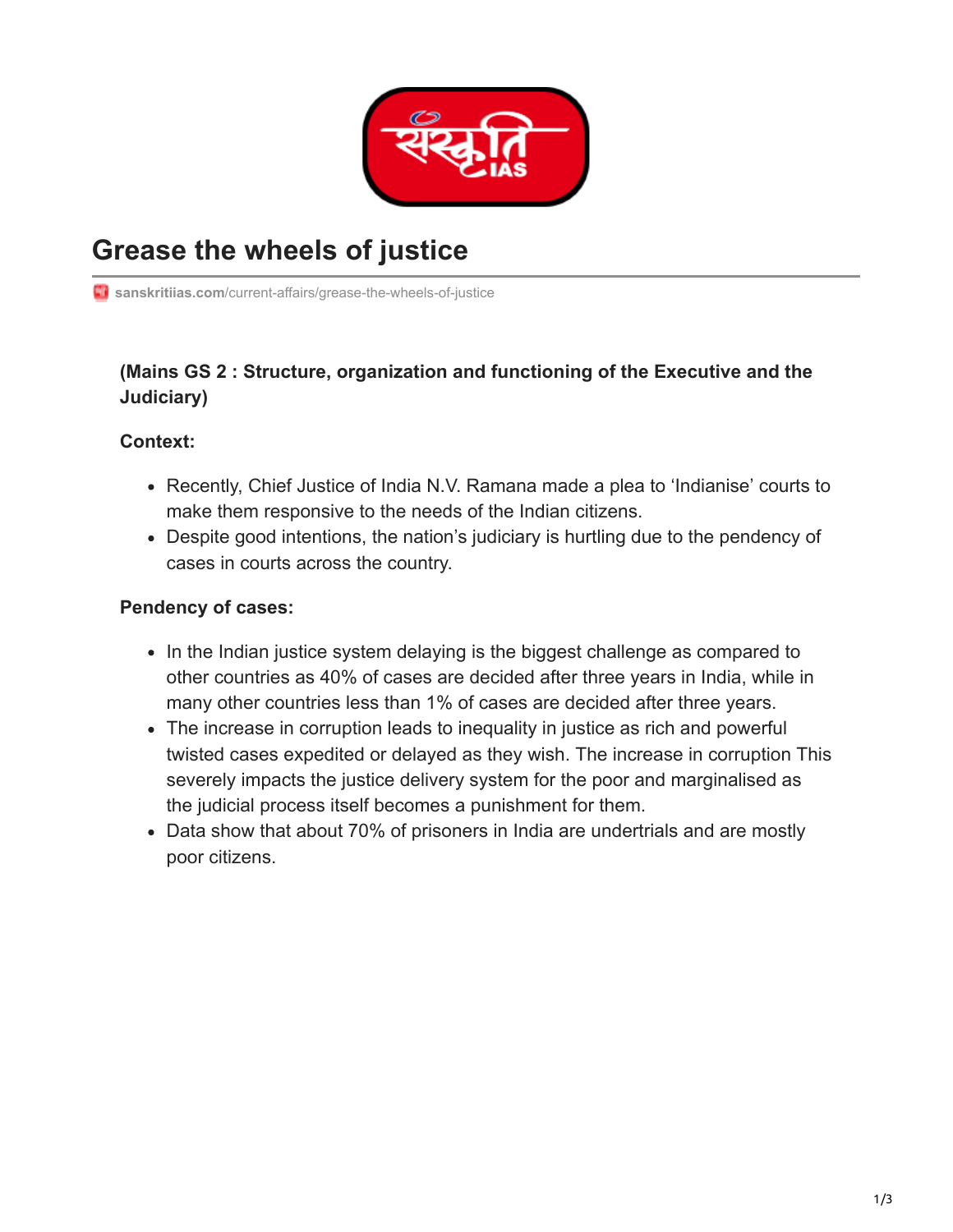| Date               | <b>Total</b><br>pending<br>cases | Increase in<br>pendency | <b>Increase</b>                             |
|--------------------|----------------------------------|-------------------------|---------------------------------------------|
| January 1,<br>2006 | 292 lakh                         |                         |                                             |
| January 1,<br>2020 | 375 lakh                         | 83 lakh                 | Average<br>5.7 lakh/<br>year in 14<br>years |
| January 1,<br>2021 | 426 lakh                         | 51 lakh                 | 51 lakh in<br>one year                      |
| July 1,<br>2021    | 449 lakh                         | 23 lakh                 | 23 lakh<br>in half a<br>year                |

## **Filling judicial positions:**

- To tackle erosion of trust in the judicial system it is necessary to fill the sanctioned judicial positions.
- Between 2006 and 2019, the average increase in pendency was less than 2% per year whereas the average vacancy in sanctioned judicial positions was about 21%.
- If the sanctioned positions had been filled, pendency of cases would have gone down each year.

#### **Selecting the judges:**

- The responsibility of selecting judges and their appointments largely depends on the judiciary itself.
- The appointment of subordinate judiciary lies with the State governments and their respective High Courts.
- The responsibility of ensuring near-zero vacancies should be with the Chief Justices of the **High Courts** and the Chief Justice of India.

#### **Improve working:**

- The use of technology is essential to ensure fast justice delivery.
- The e-Committee of the Supreme Court has made recommendations to use technology like computer algorithms to decide on case listing, case allocation and adjournments with only a 5% override given to judges.